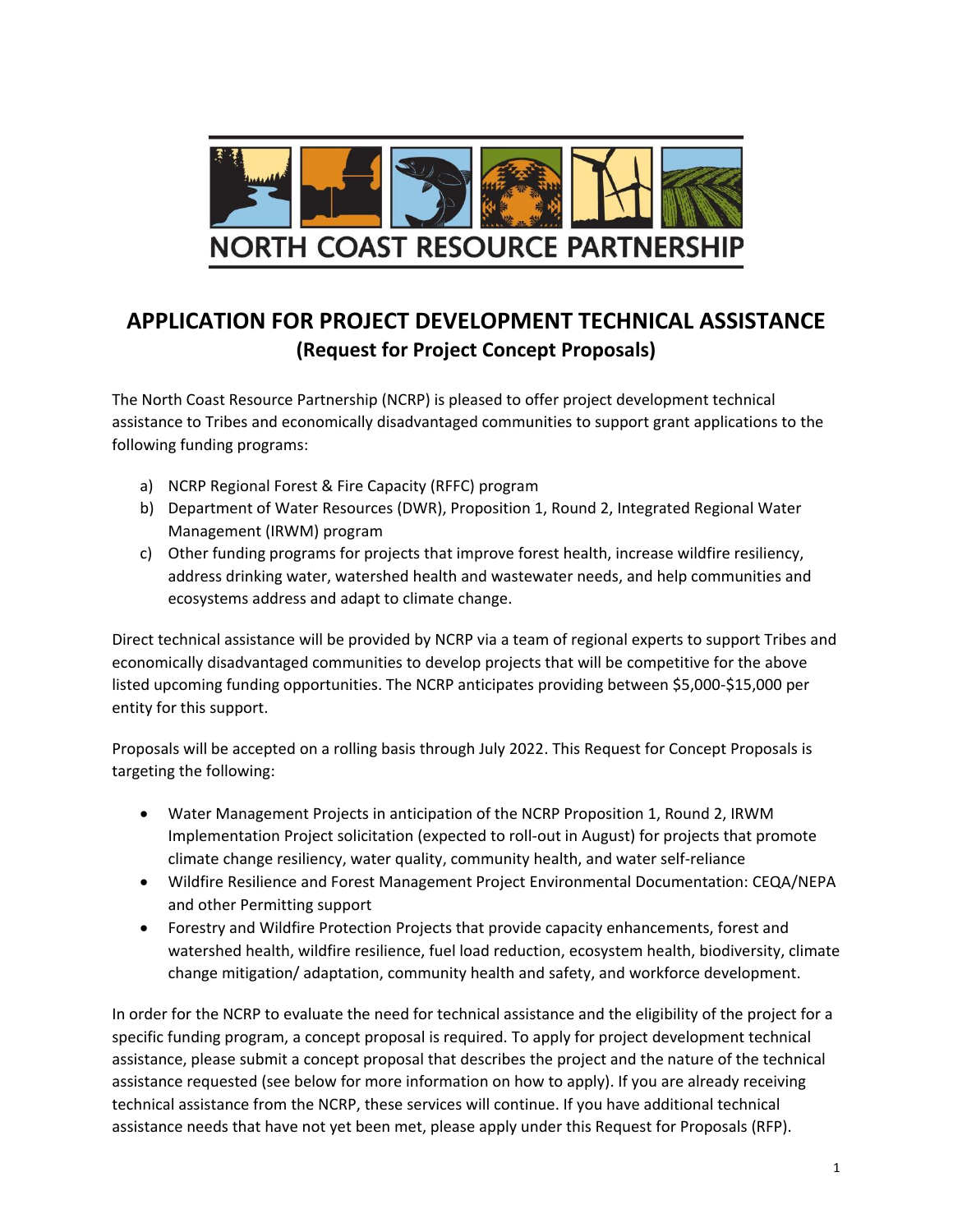## DELIVERY OF PROPOSALS & DEADLINES

Proposals will be accepted on a rolling basis through July 2022, and will be reviewed periodically. NCRP is in the process of evaluating and potentially expanding its capacity building and technical assistance investments, and will provide more detailed information about the updated program in future rounds.

Technical assistance will be made available based on relevant need, funding availability and time constraints related to upcoming solicitations. **Local project sponsors who are considering a request for technical assistance are encouraged to also apply for the upcoming NCRP Proposition 1, Round 2 IRWM implementation funding, and should submit their proposals as soon as possible.** 

Proposals for technical assistance should be emailed to Katherine Gledhill at [kgledhill@northcoastresourcepartnership.org.](mailto:kgledhill@northcoastresourcepartnership.org)

Tribal proposals for technical assistance should be emailed to Sherri Norris at [sherri@cieaweb.org.](mailto:sherri@cieaweb.org)

### BACKGROUND

The [North Coast Resource Partnership](https://northcoastresourcepartnership.org/) (NCRP) is an innovative, stakeholder-driven collaboration among local governments, Tribes, watershed groups, and other interested partners focused on integrated resource planning and local project implementation in California's North Coast region. Since 2005, the NCRP has successfully integrated Tribal, federal, state, regional and local priorities and utilized a multibenefit approach to identify and seek funding for the highest priority projects throughout the region. The focus of the NCRP includes forest and watershed health, salmonid recovery, water quality and supply, intra-regional cooperation, energy independence, climate change mitigation and adaptation, public health and economic vitality, with a specific emphasis on projects that benefit economically disadvantaged communities. The partnership is led by a Leadership Council comprised of Tribal and county appointees, relies on scientific and technical review from staff and a Technical Peer Review Committee, and is informed by a broad and diverse stakeholder community. For more information about the NCRP please see the [NCRP website.](https://northcoastresourcepartnership.org/)

The NCRP has a long history of providing technical assistance to North Coast communities to support and develop local and regional projects that promote integrated and multi-benefit outcomes in the North Coast region.

### PROJECT CONCEPT PROPOSALS: IDENTIFYING TECHNICAL ASSISTANCE NEEDS

The NCRP is issuing this Request for Project Concept Proposals to identify project development technical assistance needs in the North Coast region that meet the criteria of the NCRP, as well as criteria established by DWRs IRWM program, by the Department of Conservation RFFC Program, as well as other funding programs.

A team of technical advisors made up of regional experts will be paid by the NCRP and made available to provide one-on-one technical assistance and capacity building to those interested in creating and developing projects that improve watershed health, provide climate change resilience and improve community infrastructure. Types of technical assistance may include site assessment, grant tool assistance, mapping and GIS analysis, greenhouse gas calculations, cost estimates, help with permitting, project benefits quantification, and preliminary project design/planning. Other types of technical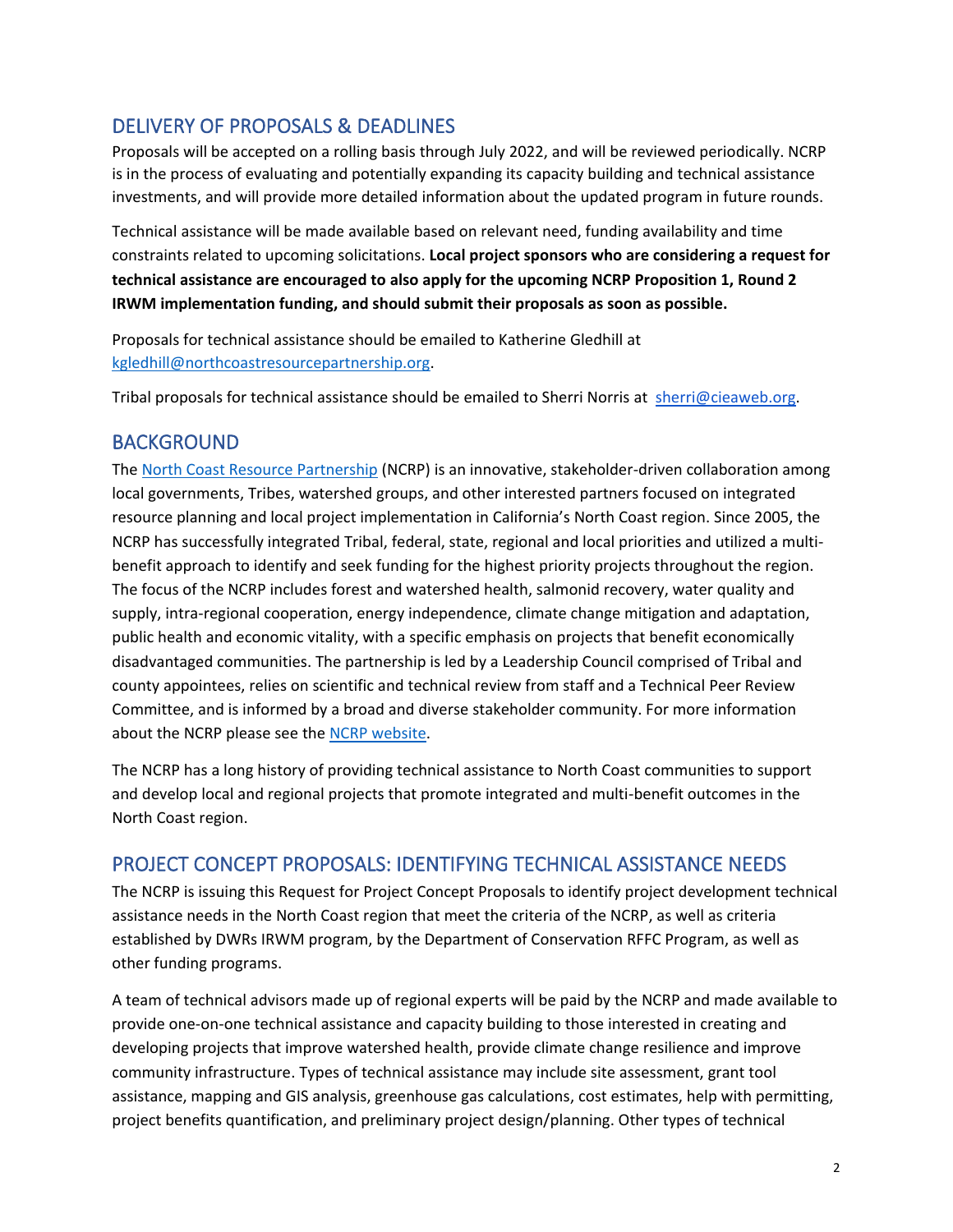assistance not listed here may be requested, and project sponsors will need to articulate how the technical assistance will result in wildfire/climate change resilience and/or watershed/ community health, or meet the broader goals of the North Coast Resource Partnership.

The amount of technical assistance will be based on how well the project concept aligns with the NCRP proposal evaluation criteria, the economic context of the applicant, and/or community in which the project is proposed, and how much assistance the applicant requires for project development. The typical value of project development technical assistance for this round is anticipated to be in the range of \$5,000 to \$15,000 per entity.

## SPECIFIC TECHNICAL ASSISTANCE CONCEPT PROPOSAL REQUIREMENTS

#### Eligible Applicants

Eligible applicants include federally recognized Indian Tribes, California State Indian Tribes, economically disadvantaged organizations: public agencies, local or state agency/special districts, Resource Conservation Districts, non-profit organizations, and public utilities. Please see the NCRP interactive map to determine disadvantaged community status at [https://northcoastresourcepartnership.org/data/.](https://northcoastresourcepartnership.org/data/)

### Proposal Packet

Please complete Exhibits A – C (MS Word form), print, sign and scan all Exhibits. Send the pdf and the original Word form via email to the following.

- Katherine Gledhill at [kgledhill@northcoastresourcepartnership.org](mailto:kgledhill@northcoastresourcepartnership.org)
- Tribal proposals: Sherri Norris at sherri@cieaweb.org
- 1. **Proposal Cover Page** (*Exhibit A*)
- 2. **Project Technical Assistance Concept Proposal** (*Exhibit B, maximum 5 pages*) that demonstrates an understanding of the NCRP goals and objectives related to watershed and community resilience, describes potential projects or activities that promote one or several of the following: forest and watershed health, wildfire resilience, fuel load reduction, ecosystem health, biodiversity, water quality and supply, climate change mitigation and adaptation, community health and safety, economic vitality. The concept proposal must also demonstrate a clear need for Technical Assistance to develop the proposed multi-benefit project. A project concept proposal template can be found as Exhibit B.
- 3. **Organization Statement of Qualifications** (*Exhibit C*) that briefly describes the organization's key personnel and their qualifications and list/hyperlinks to examples of relevant work that support the proposal (*maximum 1 pages*)

#### **Inquiries**

- Call or email Katherine Gledhill at [kgledhill@northcoastresourcepartnership.org](mailto:kgledhill@northcoastresourcepartnership.org) or 707-795-1235
- For Tribal questions please call or email Sherri Norri[s sherri@cieaweb.org or call 510-334-4408](mailto:sherri@cieaweb.org)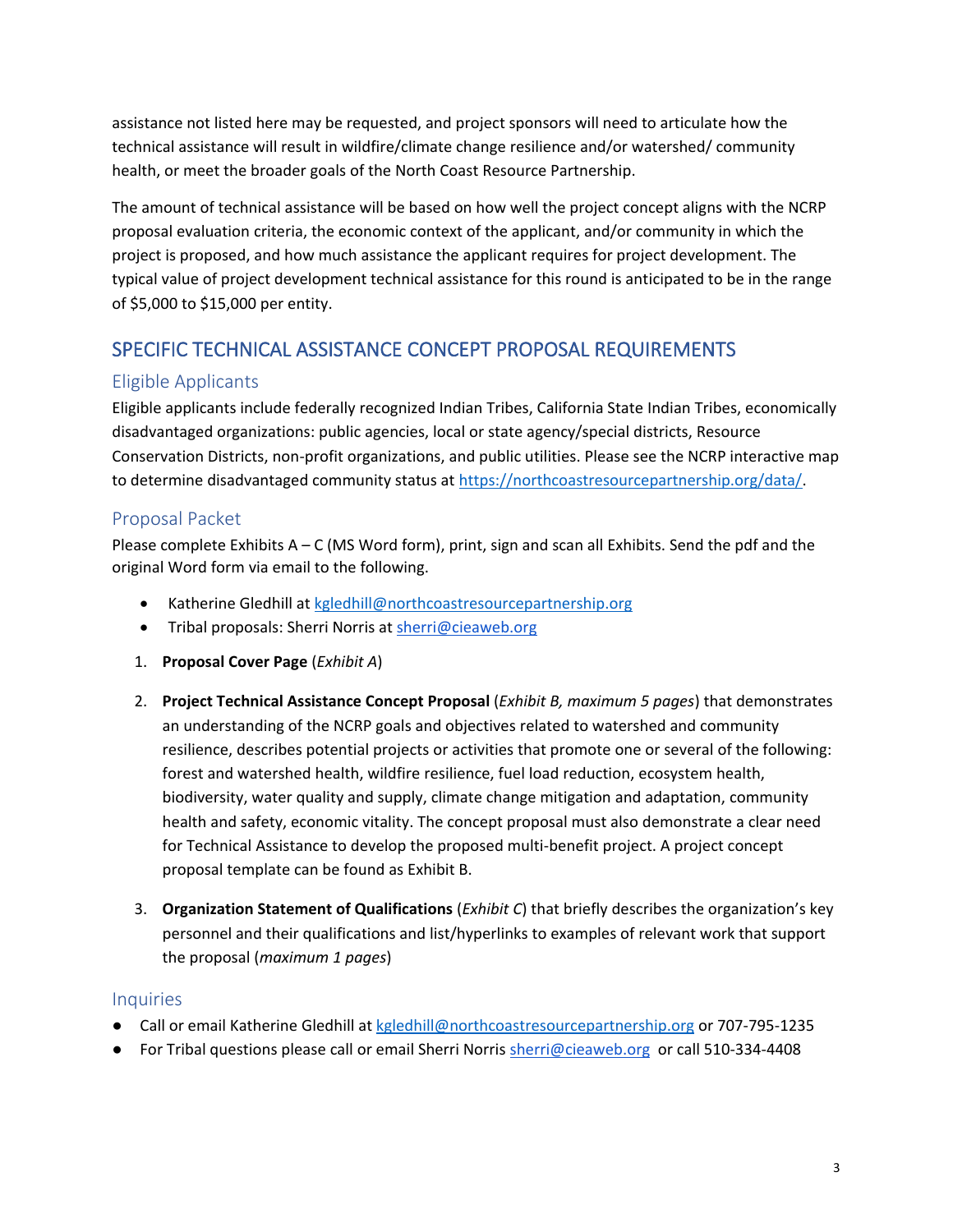### PROPOSAL EVALUATION & SELECTION FOR TECHNICAL ASSISTANCE

Proposals for technical assistance will be evaluated based on a selection process developed by the NCRP RFFC and Proposition 1 Ad Hoc committees and approved by the NCRP Leadership Council. Support for proposal evaluation may be provided by NCRP technical consultants as requested. Technical assistance proposals will be evaluated by staff using the criteria developed by the Ad Hoc committees, and will select projects based on timing of requested technical assistance, level of need and available funding. The specific criteria used to evaluate and rank the proposals for technical assistance submitted for this RFP are listed below. Proposals will be evaluated based on the following criteria and scored from  $0 - 10$ , with a weighting factor applied where:

- 1. A score of 9-10 points will be awarded where the criterion is fully addressed, achieves significant outcomes and is supported by thorough and well-presented documentation & logical rationale.
- 2. A score of 7-8 points will be awarded where the criterion is addressed, achieves significant outcomes but is not supported by thorough documentation or sufficient rationale.
- 3. A score of 5-6 points will be awarded where the criterion is addressed, achieves moderate outcomes and is supported by thorough and well-presented documentation & logical rationale.
- 4. A score of 3-4 points will be awarded where the criterion is marginally addressed, achieves moderate outcomes but is not supported by thorough documentation or sufficient rationale.
- 5. A score of 1-2 point will be awarded where the criterion is marginally addressed, but achieves outcomes that are low in significance.

| NCRP PROPOSAL SCORING CRITERIA                                              | <b>WEIGHTING</b><br><b>FACTOR</b> | Range of<br>Points |
|-----------------------------------------------------------------------------|-----------------------------------|--------------------|
| Project type and sponsor eligibility (including Tribal or economically      |                                   | y/n                |
| disadvantaged community status)                                             |                                   |                    |
| Demonstration that the technical assistance needs are reasonable,           |                                   | y/n                |
| justifiable & can be effectively addressed by the technical assistance team |                                   |                    |
| Demonstrated successful outcomes and work products for projects similar     | $\mathbf{1}$                      | $0 - 10$           |
| in nature to the project proposal submitted                                 |                                   |                    |
| A Project Description that includes a clear problem statement, intended     | 2                                 | $0 - 20$           |
| purpose and appropriate solution                                            |                                   |                    |
| The goals and objectives of the proposed project are consistent with the    | 1                                 |                    |
| goals and objectives of the NCRP and/or objectives of the IRWM and RFFC     |                                   | $0 - 10$           |
| funding programs                                                            |                                   |                    |
| If implemented, the proposed project will implement effective strategies,   | $\mathcal{P}$                     | $0 - 20$           |
| provide multiple benefits of significant magnitude                          |                                   |                    |
| Need for the project and demonstration that the project is clearly          | $\overline{2}$                    | $0 - 20$           |
| supported by and important to the local community and region                |                                   |                    |
| The project is located in and substantially benefits an economically        | $\mathcal{P}$                     | $0 - 20$           |
| disadvantaged community or severely disadvantaged community                 |                                   |                    |
| <b>TOTAL SCORE</b>                                                          |                                   | $0 - 100$          |

6. A score of 0 points will be awarded where the criterion is not addressed.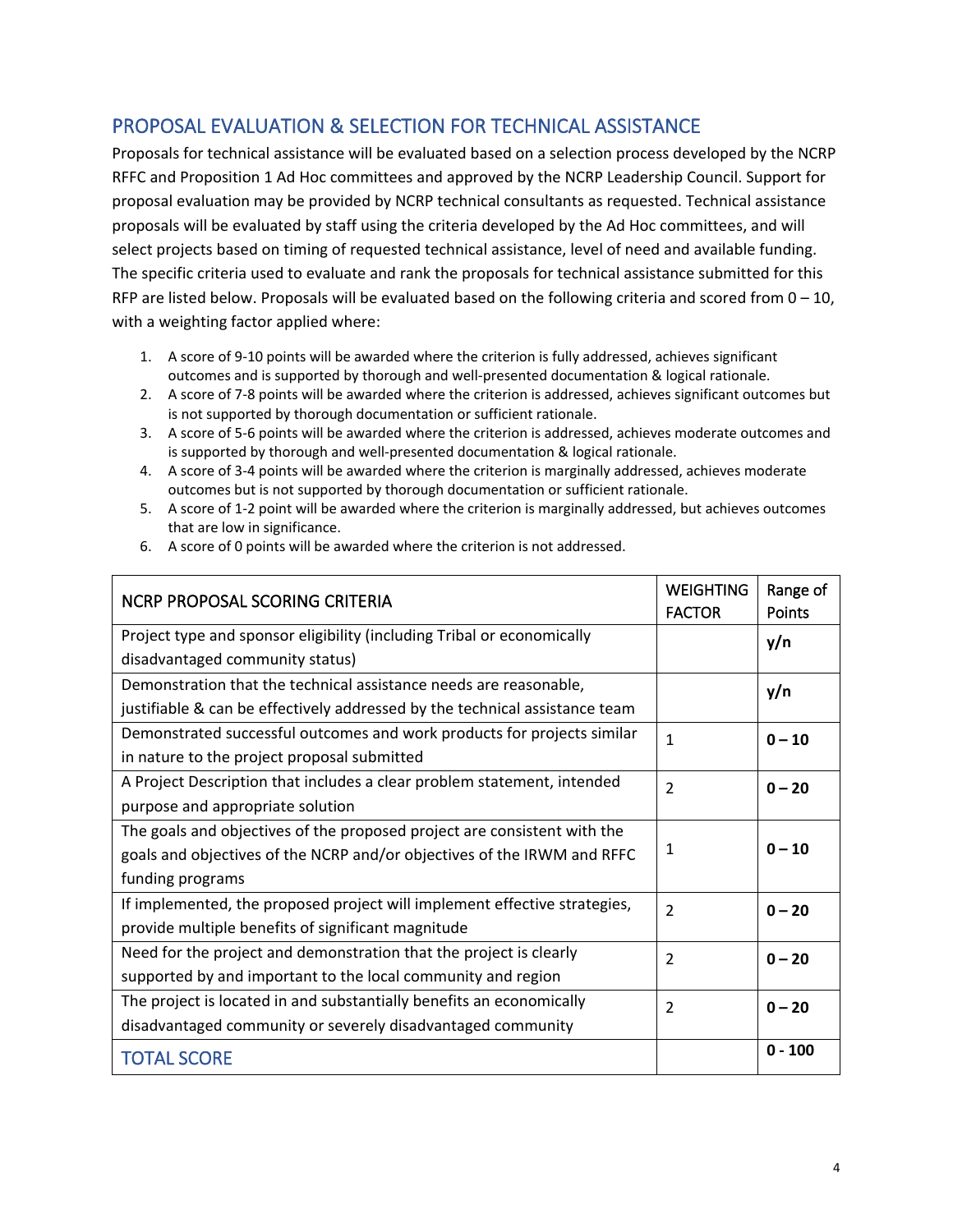

## **APPLICATION FOR PROJECT DEVELOPMENT TECHNICAL ASSISTANCE EXHIBIT A PROPOSAL COVER PAGE**

| <b>Project Name</b> |                                                          |
|---------------------|----------------------------------------------------------|
|                     | <b>Organization Name</b>                                 |
|                     | <b>Organization Type</b>                                 |
|                     | Federally recognized Tribe                               |
|                     | California State Indian Tribe                            |
|                     | Public agency                                            |
|                     | Local or state agency/special district                   |
|                     | <b>Resource Conservation District</b>                    |
|                     | Non-profit organization                                  |
|                     | Public utility                                           |
|                     | City or Town                                             |
|                     | Other:                                                   |
|                     | Organization Economically Disadvantaged Community Status |
|                     | <b>Tribal Community</b>                                  |
|                     | <b>Economically Disadvantaged Community</b>              |
|                     | Severely Disadvantaged Community                         |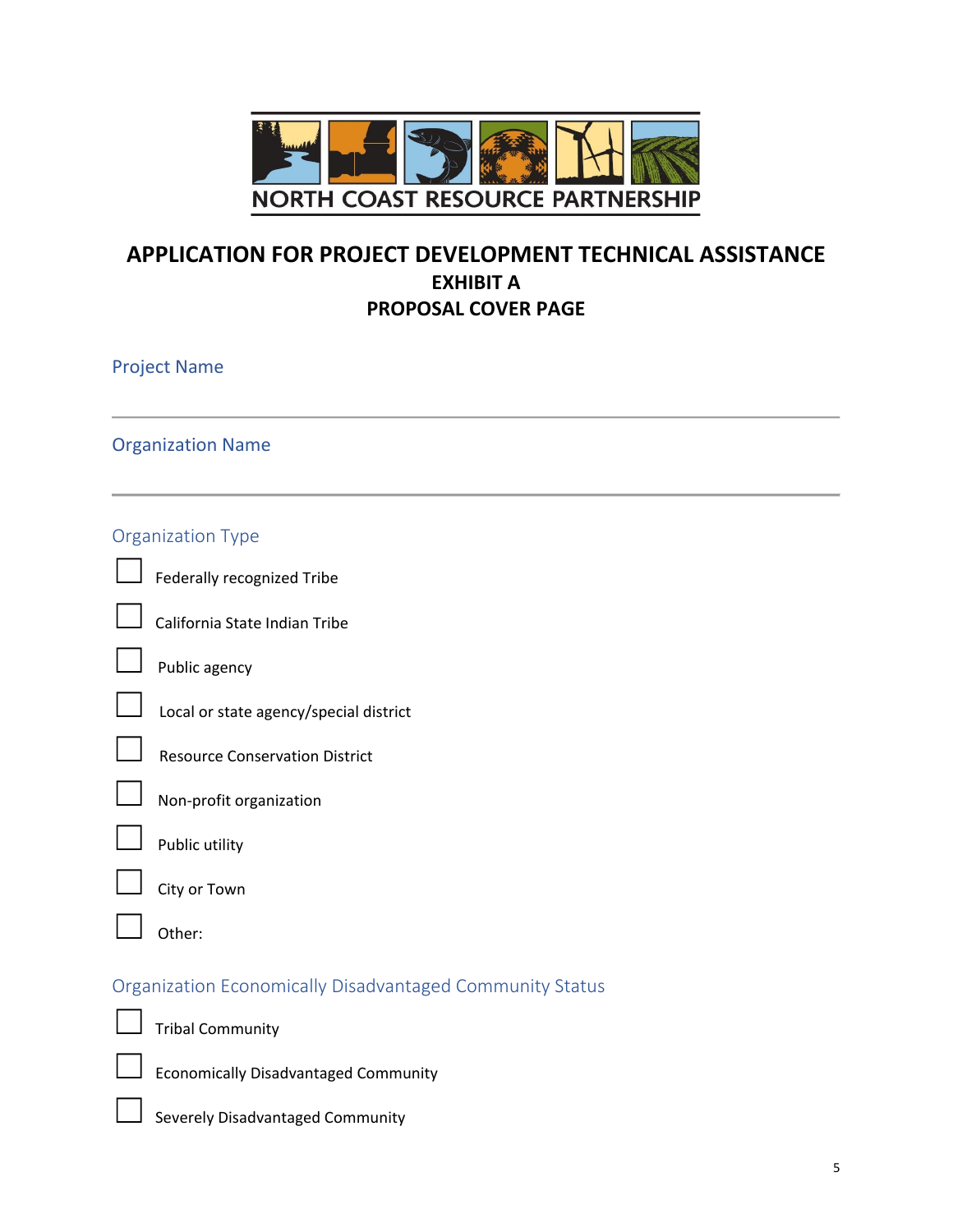### Contact Name/Title

Name:

Title:

Email:

Phone Number (include area code):

Organization Address(City, County, State, Zip Code):

#### Authorized Representative (if different from the contact's name)

Name:

Title:

Email:

Phone Number (include area code):

#### Certification of Authority

By signing below, the person executing the certificate on behalf of the proposer affirmatively represents that s/he has the requisite legal authority to do so on behalf of the proposer. Both the person executing this proposal on behalf of the proposer and proposer understand that the NCRP is relying on this representation in receiving and considering this proposal. The person signing below hereby acknowledges that s/he has read the entire Request for Proposals document and has complied with all requirements listed therein.

Official Authorized to Sign for Proposal

Signature

Date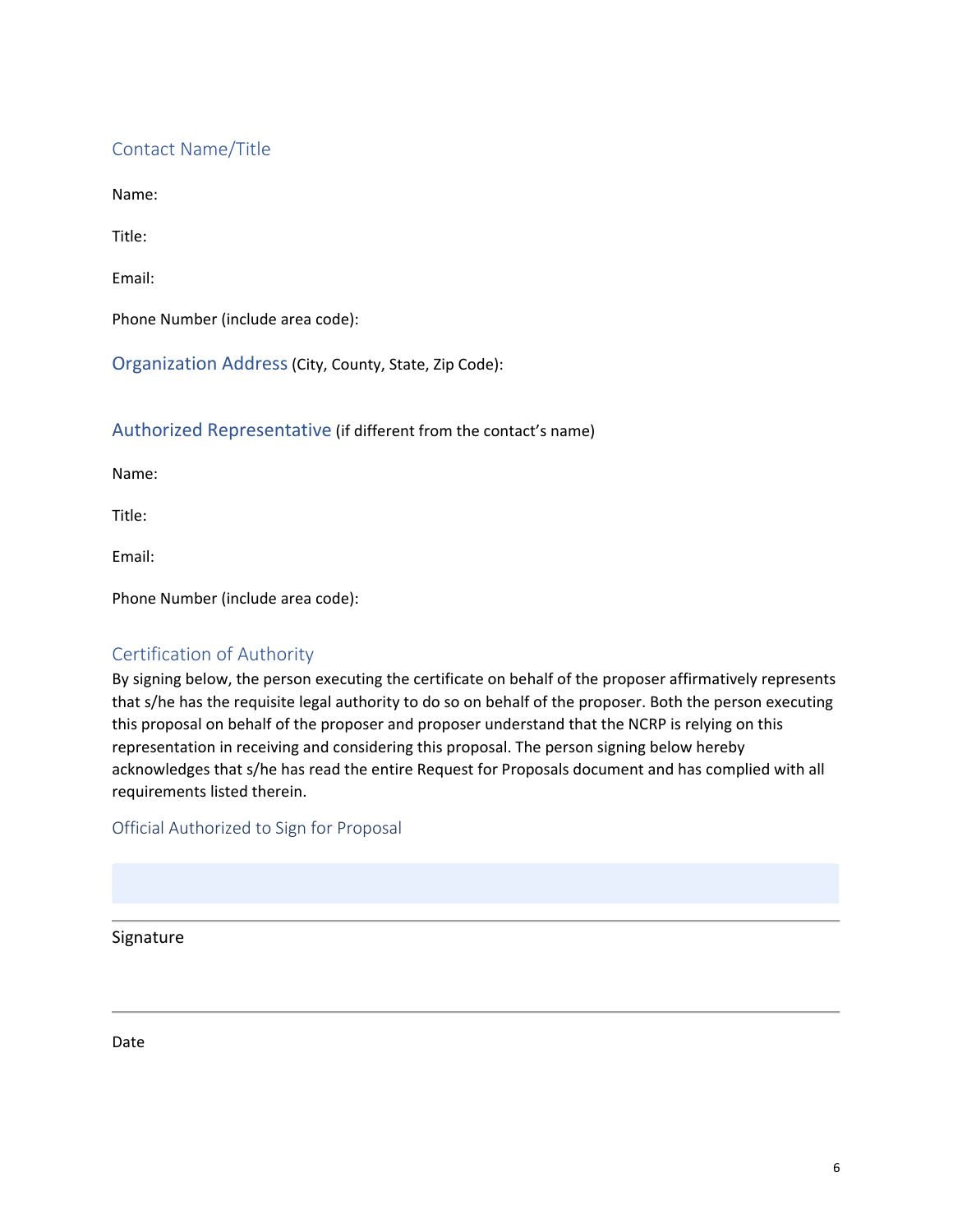

## **EXHIBIT B CONCEPT PROPOSAL TEMPLATE**

Please complete a Concept Proposal for Project Development and Technical Assistance (maximum 5 pages) that demonstrates an understanding of the NCRP and funding partner goals and objectives, describes potential project activities that promote one or several of the following: forest/ watershed health, fuel load reduction, salmonid recovery, intra-regional cooperation, climate change mitigation/ adaptation, water quality/ supply, public health and economic vitality. The concept proposal must also demonstrate a clear need for Technical Assistance to develop the proposed project.

#### Project Name**:**

- 1. Abstract of the project for which you are requesting technical assistance [750 characters max.]
- 2. Detailed description of the project for which you are requesting technical assistance [2000 characters max.]

*The Project Description should include: the intended purpose of the project; a problem statement: why the project or process is needed; setting and background; the major components of the project or process; a description of how the project or process will be implemented (if known) and a summary of the expected/desired benefits.*

- 3. List and describe specific Project Goals/Objectives
- 4. Describe the specific technical assistance needed to fully develop the project and why technical assistance is requested from your organization.
- 5. Describe how the project addresses the NCRP [Goals and Objectives](https://northcoastresourcepartnership.org/partnership/)
- 6. Briefly describe the location and size of the project.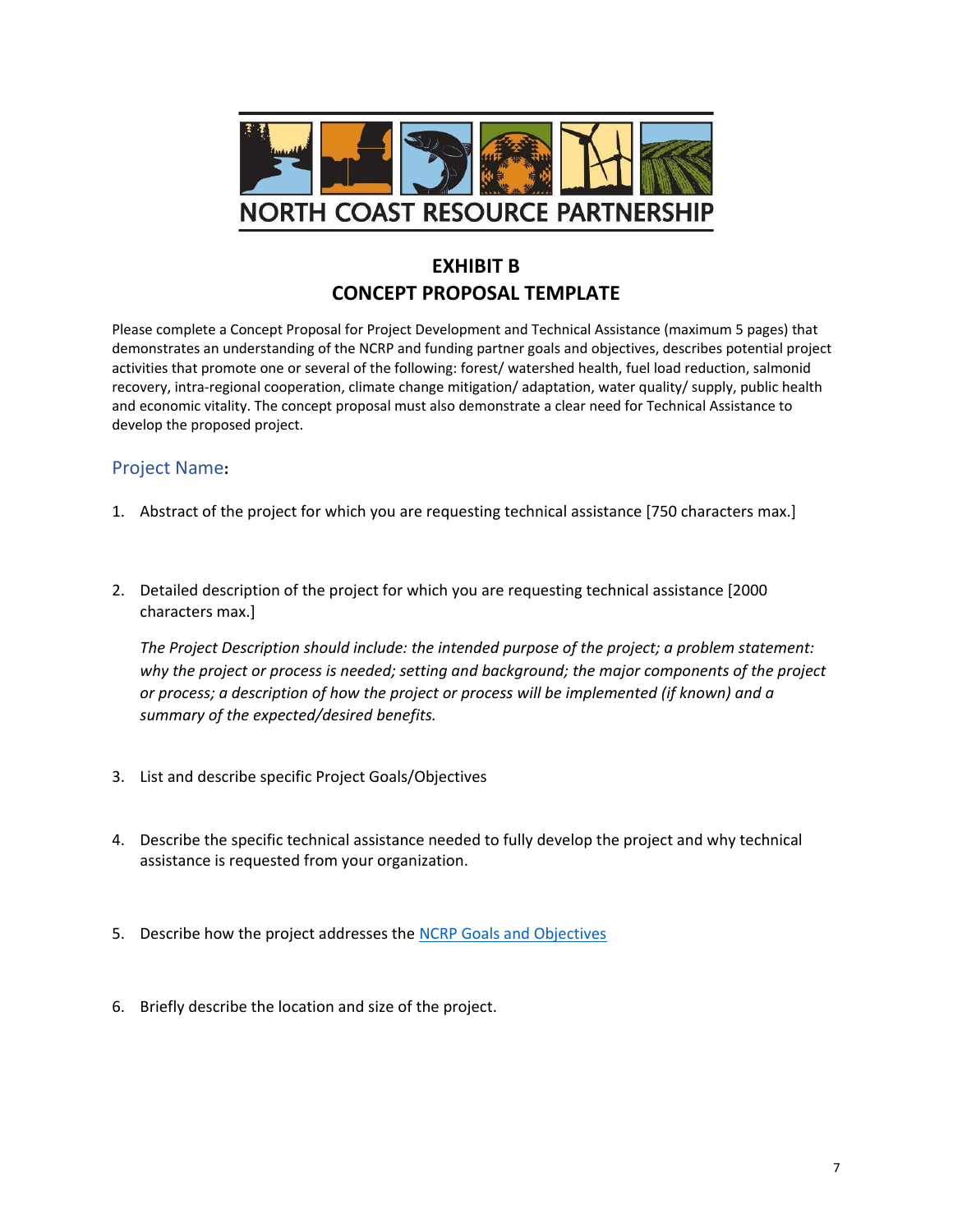- 7. Describe how the project provides direct benefits to a project area comprised of Tribes, Economically Disadvantaged Communities or Severely Disadvantaged Communities and list these communities. [\[NCRP Interactive Map\]](https://northcoastresourcepartnership.org/data/)
- 8. Describe how the project addresses the need of the communities listed above.
- 9. List and describe the partnerships involved in the project and local and/or political support.
- 10. List the estimated benefits expected to result from the proposed project.
- 11. List any existing scientific studies, plans, designs or engineering reports related to the project for which you are requesting technical assistance project.
- 12. List the approximate project cost and potential sources of grant and matching funds, including amounts and their status.
- 13. List any upcoming Tribal, state, federal, philanthropic funding programs (IRWM, CAL FIRE, other) for which you intend to submit an implementation funding application.